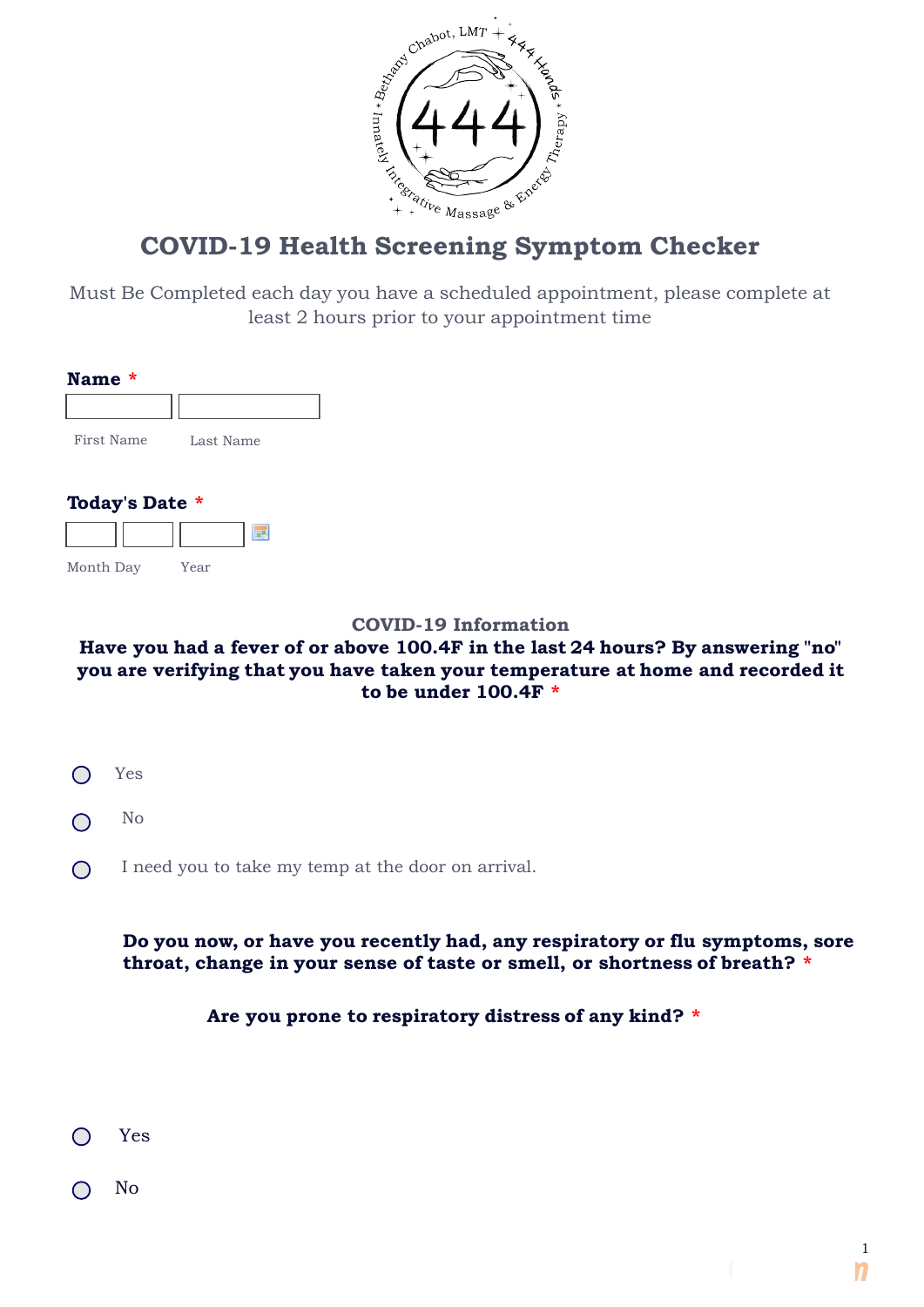**Have you traveled on public transportation or attended an event outside of New Hampshire in the last 14 days? If yes it is suggested to self quarantine for 14 days, and prior to scheduling. \***

| $(\ )$ | Yes |  |
|--------|-----|--|
| ( )    | No  |  |

**Have you or anyone you have been in contact with in the last 14 days been diagnosed with COVID-19 or coronavirus-type symptoms? \***

| l | ٧<br>- 5 |  |  |
|---|----------|--|--|
|   |          |  |  |

 $\bigcap$  No

**Have you been immune compromised at all in the past week? If yes, please explain in the "other" box below. \***

|   | $O$ Yes |  |  |  |
|---|---------|--|--|--|
|   | $O$ No  |  |  |  |
| C |         |  |  |  |

**I consent to being documented as a client here today in the event that contract tracing needs to occur. \***

| $(\ )$ | Yes |  |
|--------|-----|--|
| $(\ )$ | No  |  |

**I have a clean designated mask/face covering for this treatment to use for my session today. \***

◯ Yes

 No, I need one when I arrive  $\bigcap$